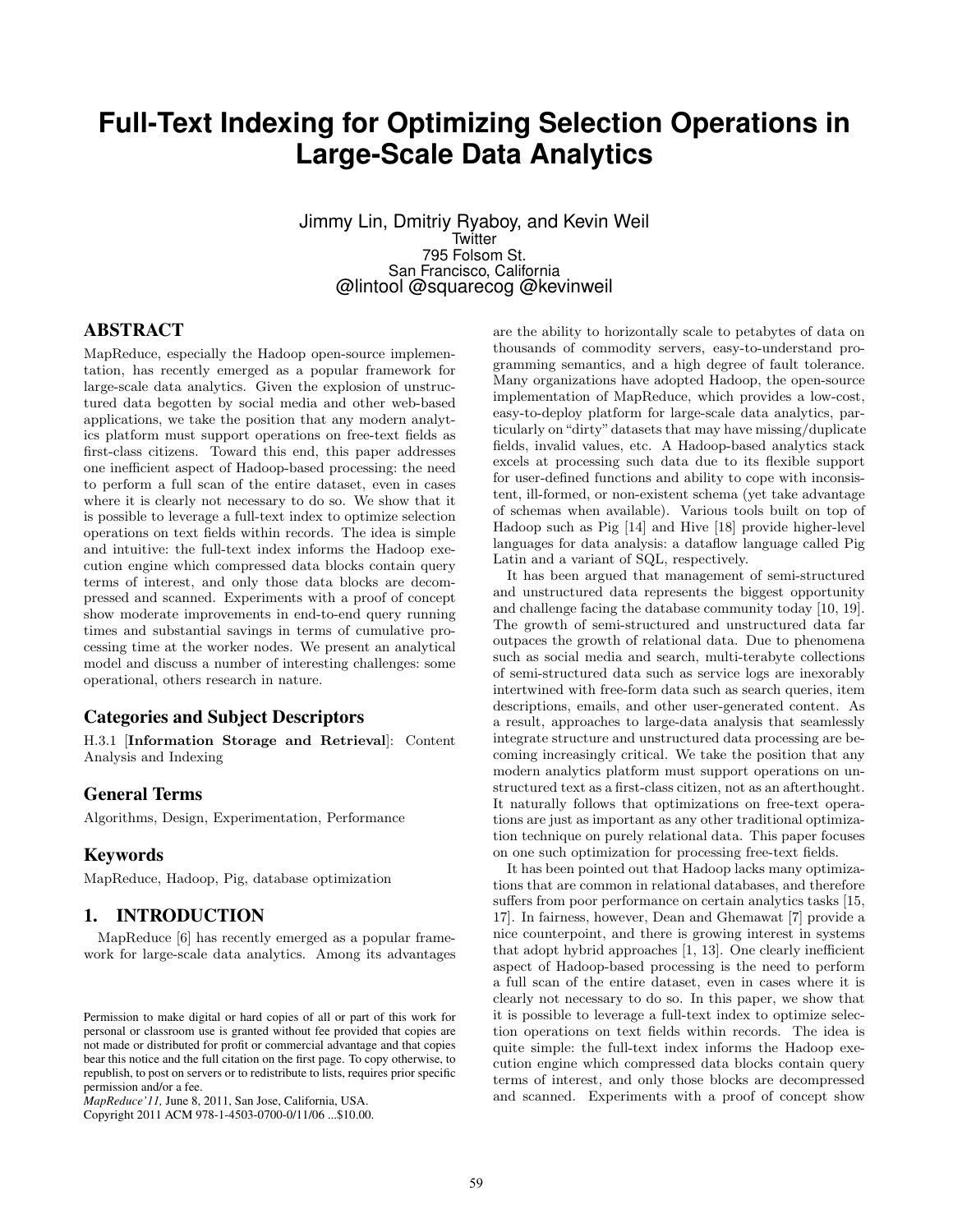moderate improvements in end-to-end query running times and substantial savings in terms of cumulative processing time at the worker nodes.

Contributions. This work motivates and illustrates the importance of text processing capabilities in a large-data analysis pipeline. Although our idea is not novel—the integration of full-text indexing in relational databases dates back over a decade [8, 2, 21]—to our knowledge, this represents the first attempt within the Hadoop framework. We discuss interactions with block-based record compression and present an analytical model that characterizes the performance of our approach—both refinements largely missing from previous work. We argue that this work represents more than a simple adaptation of a well-worn idea to "fashions of today"—there are a number of fundamental differences about the Hadoop stack that present interesting challenges: some operational, some research in nature.

Paper Organization. We begin with an overview of Map-Reduce/Hadoop and our usage scenario (complete with a brief sketch of the analytics stack at Twitter) in Section 2. Our approach for optimizing selection operations on freetext fields is discussed in Section 3, complete with experimental results and a simple analytical model. Related work and challenges are presented in Sections 4 and 5, where we argue that even though our idea is not novel, aspects of the Hadoop stack provide opportunities and challenges that are different from previous efforts to integrate full-text capabilities into relational databases. We conclude in Section 6.

## 2. BACKGROUND

## 2.1 MapReduce and Hadoop

MapReduce provides a simple functional abstraction that shields the developer from low-level system details such as inter-process communication, synchronization, and fault-tolerance. Taking inspiration from higher-order functions in functional programming, MapReduce provides an abstraction for "mappers" (that specify the per-record computation) and "reducers" (that specify result aggregation). Key-value pairs form the processing primitives in MapReduce. The mapper is applied to every input key-value pair to generate an arbitrary number of intermediate key-value pairs. The reducer is applied to all values associated with the same intermediate key to generate output key-value pairs. This two-stage processing structure is illustrated in Figure 1.

In this framework, a programmer needs only to provide implementations of the mapper and the reducer. On top of a distributed file system [12], the runtime transparently handles all other aspects of execution on clusters ranging from a few to a few tens of thousands of cores, on datasets ranging from gigabytes to petabytes. The runtime is responsible for scheduling, coordination, handling faults, and sorting/grouping of intermediate key-value pairs between the map and reduce phases.

Even though its functional programming roots date back several decades, Google is credited with developing Map-Reduce into a distributed, fault-tolerant processing framework. Hadoop is an open-source implementation of Map-Reduce in Java, complete with the Hadoop Distributed File System (HDFS), which provides the storage substrate. It has gained widespread adoption as the core of an open-



Figure 1: Illustration of the MapReduce framework: the "mapper" is applied to all input records, which generates results that are aggregated by the "reducer". The runtime groups together values by keys.

source software stack for large-data processing and has become the focus of much recent work in the database community (e.g., [20, 14, 15, 1], just a name a few).

In HDFS, file blocks (typically 64 or 128 MB in size) are stored on the local disks of machines in the cluster (with a default replication factor of three). At job submission time, the Hadoop execution engine computes partitions of the input data, called input splits, which by default are aligned with the file block boundaries. Each input split is associated with a map task. To the extent possible, map tasks are scheduled on cluster nodes that hold a local copy of the block, thereby minimizing network traffic and taking advantage of the aggregate disk throughput of all nodes in the cluster—in this sense, code is moved to the data, not the other way around.

As each map task starts, the associated input split instantiates a record reader that reconstructs input key-value pairs from the underlying file stream. Critically, all records in the input dataset are read in every MapReduce job—even if the first thing that a mapper does is to apply a selection criterion to discard non-matching records. This work addresses this inefficiency in the case of selecting textual fields based on their content.

## 2.2 Twitter's Analytics Stack

Twitter is a microblogging service through which users can send short, 140-character messages, called "tweets", to their "followers" (other users who subscribe to those messages). Conversely, users can receive tweets from people they follow via a number of mechanisms, including web clients, mobile clients, and SMS. As of March 2011, Twitter has over 200 million users, who collectively post over 140 million tweets per day. We provide a brief overview of the Twitter analytics stack, which has previously been described in presentations at various technical forums.<sup>1</sup>

A Hadoop cluster lies at the core of our analytics infrastructure. Data is written to HDFS via a number of realtime and batch processes, in a variety of formats. These data can be bulk exports from databases, application logs, network packet samples, machine health reports, and more. When the contents of a record are well-defined, records are serialized using one of two serialization frameworks. Proto-

<sup>1</sup> http://www.slideshare.net/kevinweil/hadoop-at-twitterhadoop-summit-2010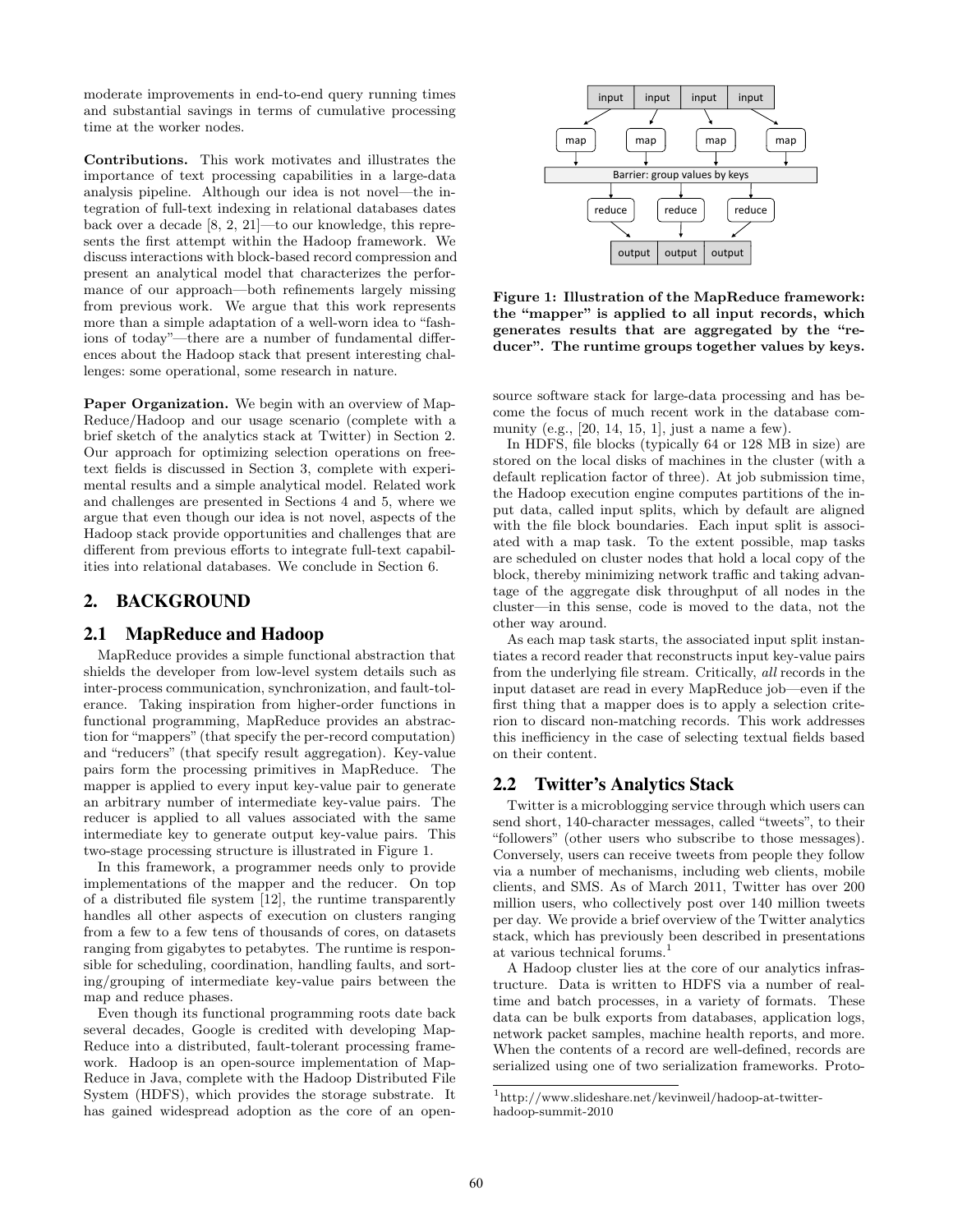col Buffers [7] (protobufs for short) are a language-neutral data interchange format that supports compact encoding of structured data. They were introduced by Google and are used extensively within that organization. Recently, the framework has been partially released under an open-source license.<sup>2</sup> Thrift<sup>3</sup> is a similar project from the Apache Foundation which provides a language-independent RPC mechanism in addition to serialization. The choice between Protocol Buffers and Thrift is largely up to data producers; the analytics stack we have created works equally well with both formats.

Encoded records are LZO-compressed. LZO compression offers two advantages: first, it provides a good tradeoff between compression ratio and speed; second, since the compression format consists of smaller individual compressed blocks (on the order of a couple hundred KB), a large LZO file can be split at block boundaries for processing by Hadoop. As part of the data ingestion pipeline, an automated process builds a block index for every LZO-compressed file. The index files are simple block number to byte offset mappings that are stored alongside the original data files. This information is used to align input splits to LZO block boundaries at the start of Hadoop jobs, which is automatically handled by the appropriate InputFormat.

Twitter stores many different types of records and logs in this serialized, LZO-compressed format. In a Hadoop job, different record types produce different types of keyvalue pairs for the map phase, each of which requires custom code for deserializing and parsing (as well as mechanisms to align input splits with LZO block boundaries). Since this code is both regular and repetitive, it is straightforward to use the serialization framework to specify the data schema, from which the serialization compiler generates code to read, write, and manipulate the data in a variety of languages. We felt it was desirable to enhance this code generation to further generate Hadoop-based record readers and writers for Protocol Buffer and Thrift schemas.

Twitter developed a project, called Elephant Bird,<sup>4</sup> to automatically generate Hadoop record readers and writers for arbitrary Protocol Buffer and Thrift messages, LZOcompressed or otherwise. Elephant Bird also generates code for reading and writing compressed messages in Pig and Hive, as well as for working with other common data formats like JSON. The project, which like LZO and serialized messages underlies much of Twitter's Hadoop-based stack, has been released under the Apache 2.0 license.

Instead of directly writing Hadoop code in Java, analytics at Twitter is performed almost exclusively using Pig, a high-level dataflow language that compiles into physical plans that are executed on Hadoop [14, 11]. Pig (via a language called Pig Latin) provides concise primitives for expressing common operations such as projection, selection, group, join, etc. This conciseness comes at low cost: Pig scripts approach the performance of programs directly written in Hadoop Java. Yet, the full expressiveness of Java is retained through a library of custom UDFs that expose core Twitter libraries (e.g., for extracting and manipulating parts of tweets). Pig also allows one to write custom loaders that read records into a specified schema. As mentioned

above, Elephant Bird has been extended with custom, codegenerated loaders from Protocol Buffers or Thrift to Pig as well; an example is StatusProtobufPigLoader below.

Like many organizations, the analytics workload at Twitter can be broadly divided into two categories: large aggregation queries and exploratory ad hoc queries. The aggregation queries feed front-end report generation systems and online dashboards, and primarily involve scans over large amounts of data, typically triggered by our internal workflow manager. These are not the focus of this paper, as by nature they tend not to benefit significantly from indexing and other optimization techniques other than basic temporal partitioning—they need to scan and summarize all the available data.

Running alongside these large aggregation queries are ad hoc queries, e.g., one-off business request for data or machine learning experiments conducted by the research group. Although such jobs routinely involve processing large amounts of data, they are closer to "needle in a haystack" queries than aggregation queries. As a common case, Pig scripts begin with something like the following:

```
status = load '/tables/statuses/2011/03/01'
using StatusProtobufPigLoader()
 as (id: long, user_id: long, text: chararray, ...);
filtered = filter status
 by text matches '.*\\bhadoop\\b.*';
```
In this case, we are processing all statuses (tweets) on a particular day. The first Pig Latin statement loads the input data using a custom loader (which abstracts away from compression and protobuf encoding) and imposes a schema for convenient further access. The second statement is essentially a selection operation, where we only retain tweets that contain the term 'hadoop' (in the form of a regular expression that enforces word boundaries on both ends so that we don't match embedded terms). Subsequent processing might count the number of tweets that contain links, identify other users mentioned in the set of matching tweets, aggregate by the clients from which the statuses originated (e.g., the Twitter website), group by timestamp to extract term occurrence time series, and so forth. As another example, while investigating phishing attacks we might wish to analyze traffic originating from a particular set of IPs, which could be accomplished by scanning HTTP logs and selecting those records matching an interesting set of IPs (by either a substring match or a regular expression match). Given the amount of web traffic received by Twitter, queries of this nature are processing intensive.

In most cases, given the nature of ad hoc queries, the selection criterion is highly selective, retaining only a small fraction of the entire dataset for subsequent processing. Yet, since Pig is simply a layer on top of Hadoop, all records must be scanned every time. This is inefficient and slow, particularly from a throughput perspective when there are multiple simultaneous queries of this form. It is this problem that we focus on here.

# 3. OPTIMIZING SELECTIONS

Our approach to optimizing selection operations involving free-text filters (e.g., regular expression matches) is quite simple and intuitive: we construct a full-text inverted index

<sup>2</sup> http://code.google.com/p/protobuf/

<sup>3</sup> http://thrift.apache.org/

<sup>4</sup> http://github.com/kevinweil/elephant-bird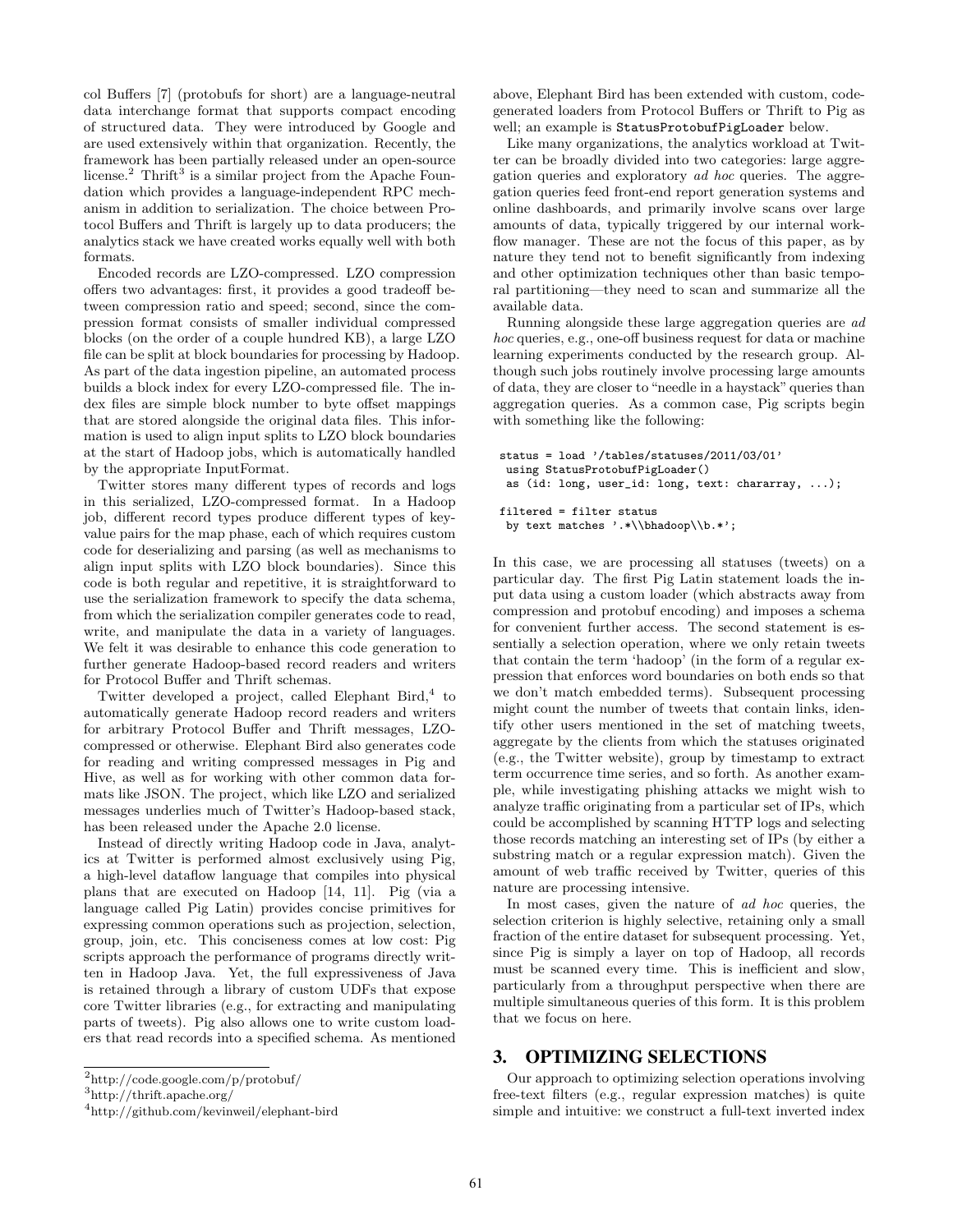on the field in question (at the LZO block level). Upon submission of a Hadoop job, the inverted index is consulted, and only those blocks that match the selection criterion are decompressed and scanned (more precisely, we process only those blocks known to contain at least one matching record of interest). Throughout this paper, we will illustrate with the running example of selecting tweets that match a particular keyword, with the understanding that the technique is broadly applicable to any type of record with free-text fields or other semi-structured data (for example, we could just as easily index HTTP logs by IP addresses).

## 3.1 Implementation

Based on the organization of our analytics stack, the appropriate granularity of full-text inverted indexes on freetext fields is at the LZO block level—critically, not at the level of individual records. Since LZO-compressed data must be read a block at a time, precisely pinpointing which record contains a particular keyword brings little additional benefit (beyond pinpointing the relevant block), since the entire LZO block must be decompressed anyway.

For each LZO block, we create a "pseudo document" consisting of the text of all tweets contained in the block. These pseudo documents are then indexed with Lucene, an opensource retrieval engine.<sup>5</sup> To obtain compact indexes, we do not store term frequency information and term position information. Therefore, instead of simply concatenating all tweets together in each pseudo document, tweets are preprocessed to retain only one occurrence of each term and enumerated in lexicographic order. The structure of the index limits us to coarse-grained boolean queries. Lack of positional information precludes phrase queries, although experimental results suggest this isn't a severe limitation. The tradeoff of query expressiveness for compact index structures appears to be a good choice.

Upon submission of a Hadoop job, the inverted index is consulted for blocks that meet the selection criterion; blocks are referenced by byte offset positions. The input splits of the dataset (i.e., partitions aligned with HDFS file blocks) are first computed as usual. Next, the start of each input split is advanced to the byte offset position of the first relevant LZO block within that split. The list of LZO blocks matching the selection criterion is then passed to the record readers assigned to each input split.

In a normal Hadoop job, record readers are instantiated on each of the worker nodes (via the TaskTrackers). Each record reader then sequentially scans the input split it was assigned to, decoding input records and passing them along to the mapper code. In our implementation, the record readers have been made aware of the LZO blocks matching the selection criterion (i.e., from consulting the inverted index). After processing a relevant LZO block, it skips ahead to the next matching block. Blocks known not to match the selection criterion are skipped, thus eliminating unnecessary disk IO and additional overhead necessary to decode records. Each relevant LZO block is processed as normal (i.e., the selection criterion is applied to each tweet).

In our current implementation, which is best characterized as a proof of concept, the developer specifies the selection criterion as part of configuring the Hadoop job. This design choice means that our optimization seamlessly inte-

|    | Query        | <b>Blocks</b> | Records | Selectivity            |
|----|--------------|---------------|---------|------------------------|
| 1  | hadoop       | 97            | 105     | $1.517 \times 10^{-6}$ |
| 2  | replication  | 140           | 151     | $2.182 \times 10^{-6}$ |
| 3  | buffer       | 500           | 559     | $8.076 \times 10^{-6}$ |
| 4  | transactions | 819           | 867     | $1.253 \times 10^{-5}$ |
| 5  | parallel     | 999           | 1159    | $1.674 \times 10^{-5}$ |
| 6  | ibm          | 1437          | 1569    | $2.267 \times 10^{-5}$ |
| 7  | mysql        | 1511          | 1664    | $2.404 \times 10^{-5}$ |
| 8  | oracle       | 1822          | 1911    | $2.761 \times 10^{-5}$ |
| 9  | database     | 3759          | 3981    | $5.752 \times 10^{-5}$ |
| 10 | microsoft    | 13089         | 17408   | $2.515 \times 10^{-4}$ |
| 11 | data.        | 20087         | 30145   | $4.355 \times 10^{-4}$ |

Table 1: Queries used in our evaluation, hand picked for different selectivity values. The third and fourth columns indicate how many LZO blocks and how many records contain each keyword, respectively.

grates with existing developer practices—if a selection criterion is specified, the input splits are adjusted and record readers are informed, as described above. Otherwise, the Hadoop job executes as normal. We note that as part of future work, selection optimizations can be automatically performed by analyzing plans from Pig scripts. Our Elephant Bird framework already generates custom Pig loaders automatically, and Pig provides a mechanism by which it can automatically push selection criteria from a script into a loader. The loader would then simply have to inject the criterion into the Hadoop job configuration as is done now explicitly. This is fairly straightforward and not critical to the performance of our optimization, so we did not implement the feature for the prototype discussed here.

#### 3.2 Experimental Results

We present experimental results on the tweet stream for an arbitrarily selected day, August 1, 2010. On that day, 69.2 million tweets were recorded, totaling 6.07 GB compressed (beyond the actual tweets, each record stores related metadata). The compressed file contains 39767 LZO blocks, each 153 KB in size and containing 1740 records on average. The Lucene full-text index occupies 531 MB, or a bit less than a tenth of the size of the compressed dataset.

We selected a small set of queries by hand to represent a range of selectivity values, shown in Table 1. The fourth column shows the number of records (tweets) containing the term, and the third column shows the number of LZO blocks that contain matching records. Note that although our test set of queries contains only single-term queries, more complex boolean queries are possible (although not phrase queries). The actual queries are not particularly important, only the selectivity values they represent are. The experimental task was very simple: selection of tweets that match the relevant query term and writing those tweets to HDFS without any additional processing. This simple task isolates the impact of our selection optimization.

Experiments were run on a Hadoop cluster consisting of 87 nodes (each with dual quad core Xeons and 9 TB disk storage), running Cloudera's distribution of Hadoop. Since this is a production cluster that is always running jobs, it is quite tricky to obtain reliable performance measurements. This is complicated by the relatively short running times of

<sup>5</sup> http://lucene.apache.org/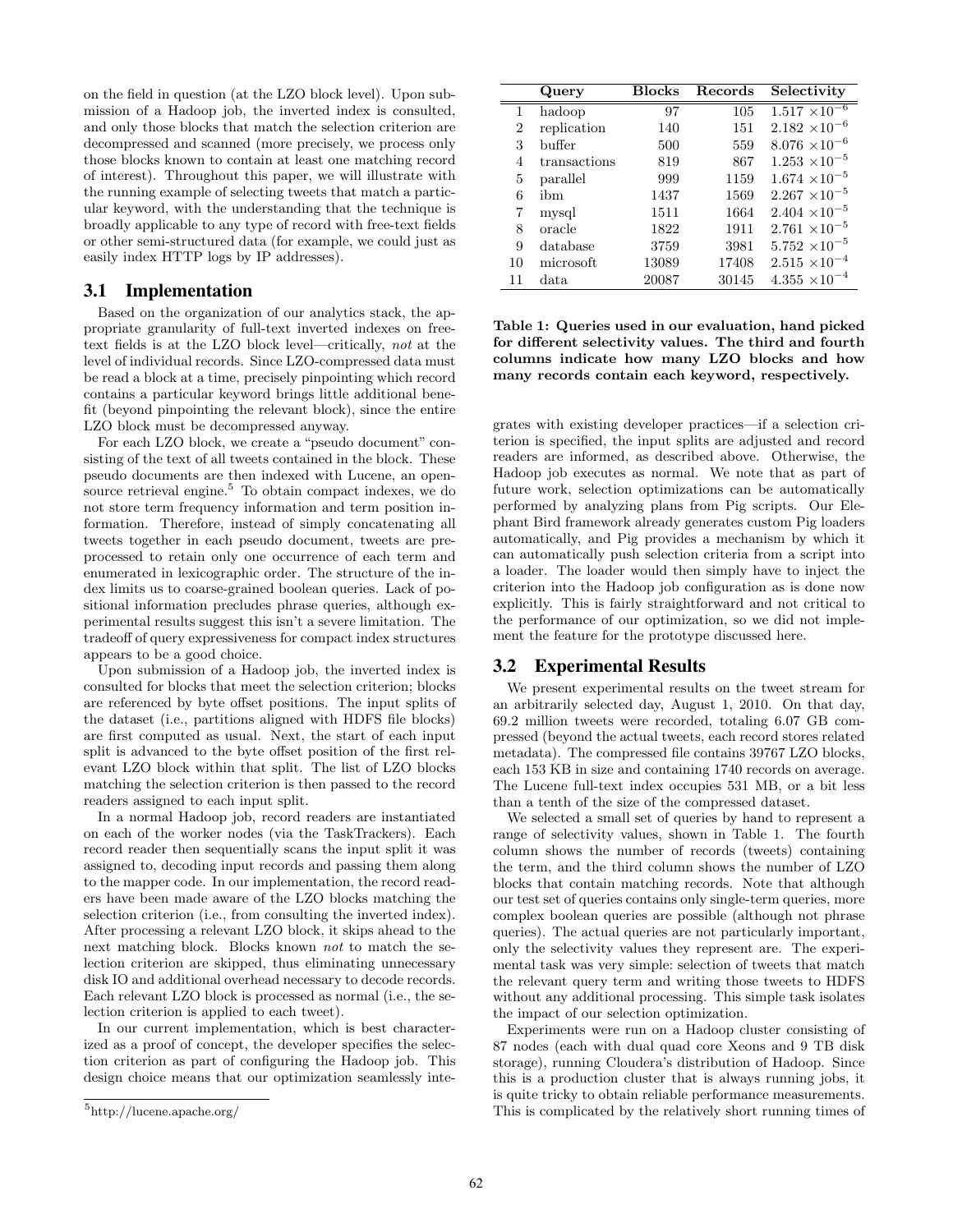

Figure 2: End-to-end job completion times for each of our queries, across 20 trials for each condition. Error bars show standard errors.

all jobs (< 1 minute). Our solution was to avoid peak hours and run many trials, hopefully smoothing out the "background noise" of concurrent jobs. Each experimental run consists of ten trials each of the baseline (brute force sequential scan) and optimized selection, alternating, for all 11 queries (220 trials total). We then repeated the experimental run (i.e., all 220 trials) again at a different time. We report aggregate statistics across all trials, including those that were clearly affected by concurrently running jobs (since due to our alternating trials, cluster load would affect each condition equally).

In all cases except for optimized selection with the queries 'hadoop' and 'replication', each job yielded 46 tasks (i.e., the input file spans 46 HDFS blocks). With those two queries, the jobs launched only 32 tasks—only those input splits contained a relevant LZO block.

Performance was measured in two ways: first, the end-toend running time of the query; second, the cumulative time spent by all the mappers, which quantifies the total amount of work necessary to complete the job. This is accomplished by instrumenting the job with Hadoop counters. The endto-end running times are shown in Figure 2 for each of the queries (in the same order as in Table 1). Error bars denote standard error across all of the runs. Running times for the optimized selection include consulting the Lucene inverted index to enumerate all matching LZO blocks, which takes less than a second on average. Figure 3 shows the cumulative running times, i.e., sum total across all map tasks. Error bars also show standard error.

We can see that optimized selection has a noticeable but not substantial effect on end-to-end running times. We explain this result as follows: First, Hadoop jobs are relatively slow in starting up, since the architecture was optimized for large batch processes. In fact, a significant portion of the processing time in both conditions is taken up by the fixed job overhead. Second, since our jobs are short-lived, it means that idiosyncratic interactions with concurrent jobs (i.e., in scheduling) can have a substantial impact on endto-end running times. Finally, since the job occupies only a small fraction of the entire cluster capacity (46 tasks out of a total of 870 task slots across the cluster), all tasks run



Figure 3: Cumulative running times for each of our queries (i.e., sum of amount of time spent in all the mappers), across 20 trials for each condition. Error bars show standard errors.

in parallel. From what we could tell, cluster capacity was not saturated during our experimental runs by concurrently running jobs. As a result, the end-to-end running time is bound by the slowest task. For substantially larger jobs, end-to-end performance will be bound by the throughput of task completion, and not simply task latency. Note that since we ran experiments on a production cluster, it was not practical to experiment with large jobs that might interfere with production processes. Nevertheless, for ad hoc analytics tasks at Twitter, it is common to process substantially larger datasets.

Despite these caveats, we still see noticeable reductions in end-to-end running times, ranging from approximately 30% for the most selective query and approximately 6% for the least selective query. However, it appears that for the least selective query in our testset, our selection optimization provides little benefit in terms of end-to-end running time (more on this later when we present our analytical model).

Turning our attention to the cumulative running time, i.e., the sum of running times across all mappers (Figure 3), we see significant reductions, varying with the selectivity of the query. This makes intuitive sense, since the amount of work saved by our optimization is directly related to the selectivity of the query. From Figure 3, we also get a sense of the job overhead of Hadoop—in the brute force case, each task runs for around 15 seconds, and in some of the optimized selection cases, each task runs for no more than a few seconds. The heavy overhead in job startup is a known issue in Hadoop, and is said to be somewhat mitigated in more recent distributions of the software.

Nevertheless, the conclusions from these experiments are fairly clear. Our selection optimization decreases end-to-end running time moderately for small, selective queries. However, the cumulative running time results suggest greater gains for larger queries and substantial increases for query throughput (i.e., with many concurrent queries).

## 3.3 Analytical Model

To complement our experimental results, we present a simple analytical model that predicts the number of com-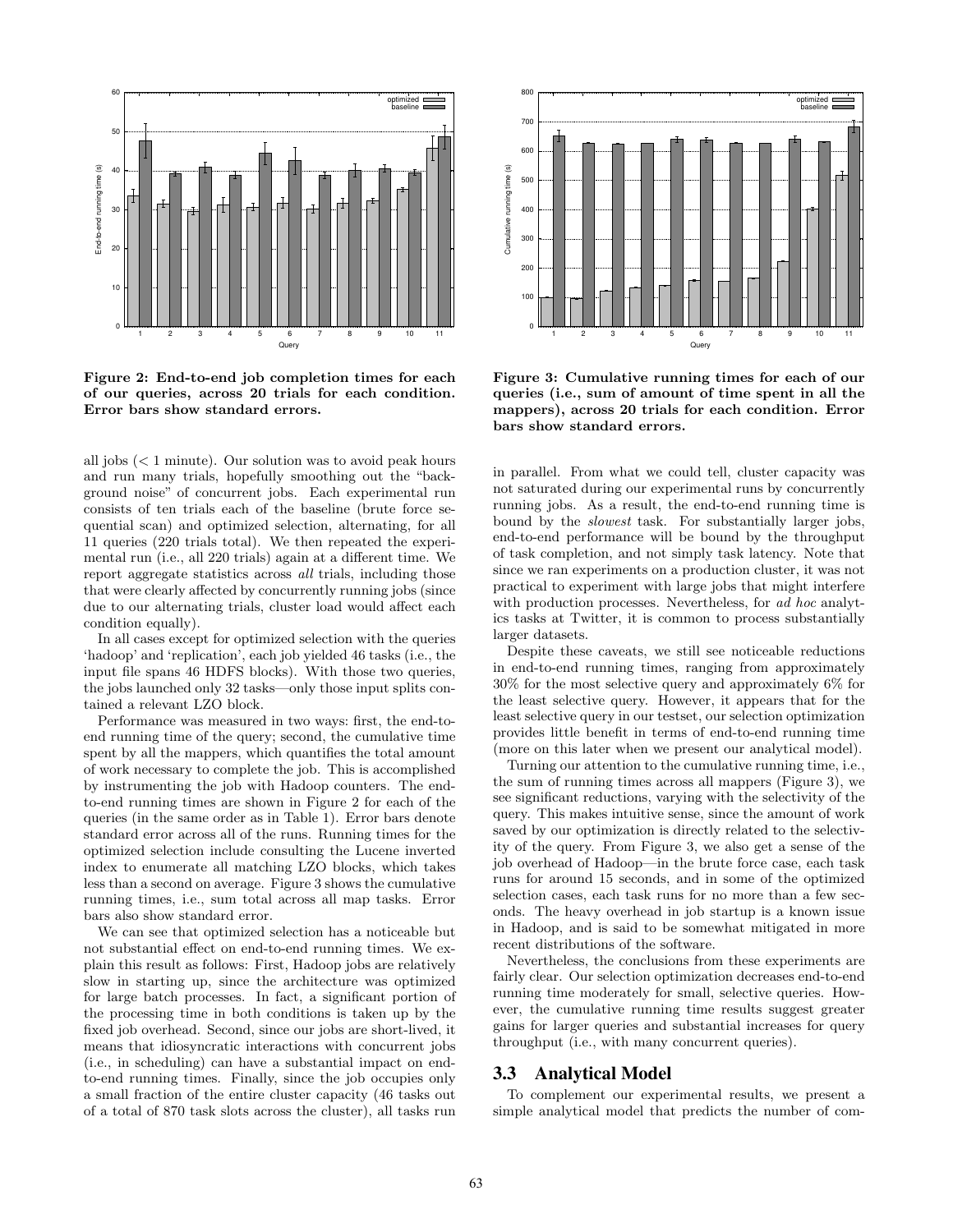

Figure 4: Poisson model of the number of compressed LZO blocks that must be scanned as a function of selectivity for our experimental conditions. The solid horizontal line represents the total number of blocks in the dataset. Empirically observed values are plotted as diamonds.

pressed LZO blocks that need to be scanned as a function of selectivity. We can model the occurrences of tweets with a particular term as a Poisson process. As such, the probability that we observe exactly  $k$  occurrences within a given window (i.e.,  $k$  tweets containing the query term in an LZO block) is the following:

$$
f(k; \lambda) = \frac{\lambda^k e^{-\lambda}}{k!}
$$
 (1)

where  $\lambda$  is the expected number of occurrences within the given window, specified by the average number of tweets per block and the selectivity.

The fraction of blocks that need to be scanned is therefore  $1 - f(k = 0; \lambda)$ . This is plotted in Figure 4 for our dataset, overlaid with empirically observed values from Table 1. The solid horizontal line represents the total number of blocks. We see that the Poisson model fits the actual data quite well, from which we can make predictions about the performance of our optimization across a variety of scenarios. At selectivity of 0.001, Hadoop must scan 82% of all blocks, and at 0.002, 97%. At those levels, our optimization becomes ineffective. Note that selectivity can be predicted a priori from the inverted index—and therefore the system can apply the optimization only when it is advantageous.

## 4. RELATED WORK

The integration of full-text indexing within relational databases is of course not a new idea—in fact, commercial offerings from Oracle, IBM, Microsoft, and others all provide this capability. Much work has been done along these lines, and here we discuss a few representative pieces. In one implementation [8], external search engines can be integrated into standard SQL queries by rewriting queries that contain search predicates into subselects, where the nested query calls out to the external search engine (much like a UDF). Agrawal et al. [2] provide a different approach by storing inverted indexes themselves as symbol tables, and rewriting queries in terms of these tables based on enumerating join trees (see Yu et al. [21] for a recent survey of similar approaches, some of which require no knowledge of the database schemas). Our work is different from two perspectives. First, from a technical perspective, integration of fulltext indexes into the Hadoop environment presents several challenges that are not present in relational databases (we specifically address this point in Section 5). Second, from an applications perspective, we believe that previous systems have not persuasively argued the "business case" for integrating full-text indexing capabilities with relational queries, which may partially explain the lack of commercial success in the marketplace. In what scenario would users need to issue free-text queries against an RDBMS? Certainly not OLTP, and these existing techniques also appear ill-suited for OLAP. In contrast, we provide a compelling real-world scenario—business needs that Twitter faces daily.

There is, of course, plenty of research that has attempted to bridge relational databases and MapReduce (and related) programming models. Examples include an extension of the original MapReduce model called MapReduceMerge [20] to better support relational operations, HadoopDB [1], an architectural hybrid that integrates Hadoop with PostgresSQL, and Dremel [13], which takes advantage of columnar compression for large-scale data analysis.

Our work is closest to Manimal [3], which also optimizes selection operations in Hadoop programs. However, the system adopts a different approach based on static code analysis. Manimal takes as input a compiled Hadoop program with input and associated parameters, runs through distinct analysis and optimization phases before submitting the optimized plan to an execution fabric. While this is a more general framework, it is more heavyweight and less tightly integrated into Hadoop as it currently exists. In contrast, our approach does not modify Hadoop itself—all code changes are limited to existing APIs provided by the framework which makes it closer to being production ready. Another interesting point of comparison is Hadoop $++$  [9], which injects trojan indexes into Hadoop input splits at data loading time. These indexes make it possible to execute relational operations efficiently, without altering Hadoop internals (as in our approach). However, these trojan indexes are not designed for full-text processing, which is the focus of our work.

## 5. CHALLENGES AND FUTURE WORK

Fundamentally, the design of the Hadoop stack is at odds with the requirements of full-text search. HDFS explicitly trades low-latency random access for high-throughput streaming reads, since the framework was specifically designed for batch processing. Yet low-latency random access is exactly what characterizes the IO patterns of full-text search—which requires fast access to (relatively short) postings lists to compute a results list. This remains an unresolved problem in our current implementation, where the Lucene inverted indexes are stored on the local disk of the gateway node from which Hadoop jobs are submitted. Since input splits are computed from the job submission node, this is a workable short-term solution, but fails to address long term needs (e.g., fault tolerance and scalability).

Google uses Bigtable [4], a sparse, distributed, persistent multi-dimensional sorted map, to hide latencies associated with GFS, their distributed filesystem. Recent improvements to Bigtable include coprocessors [16], a feature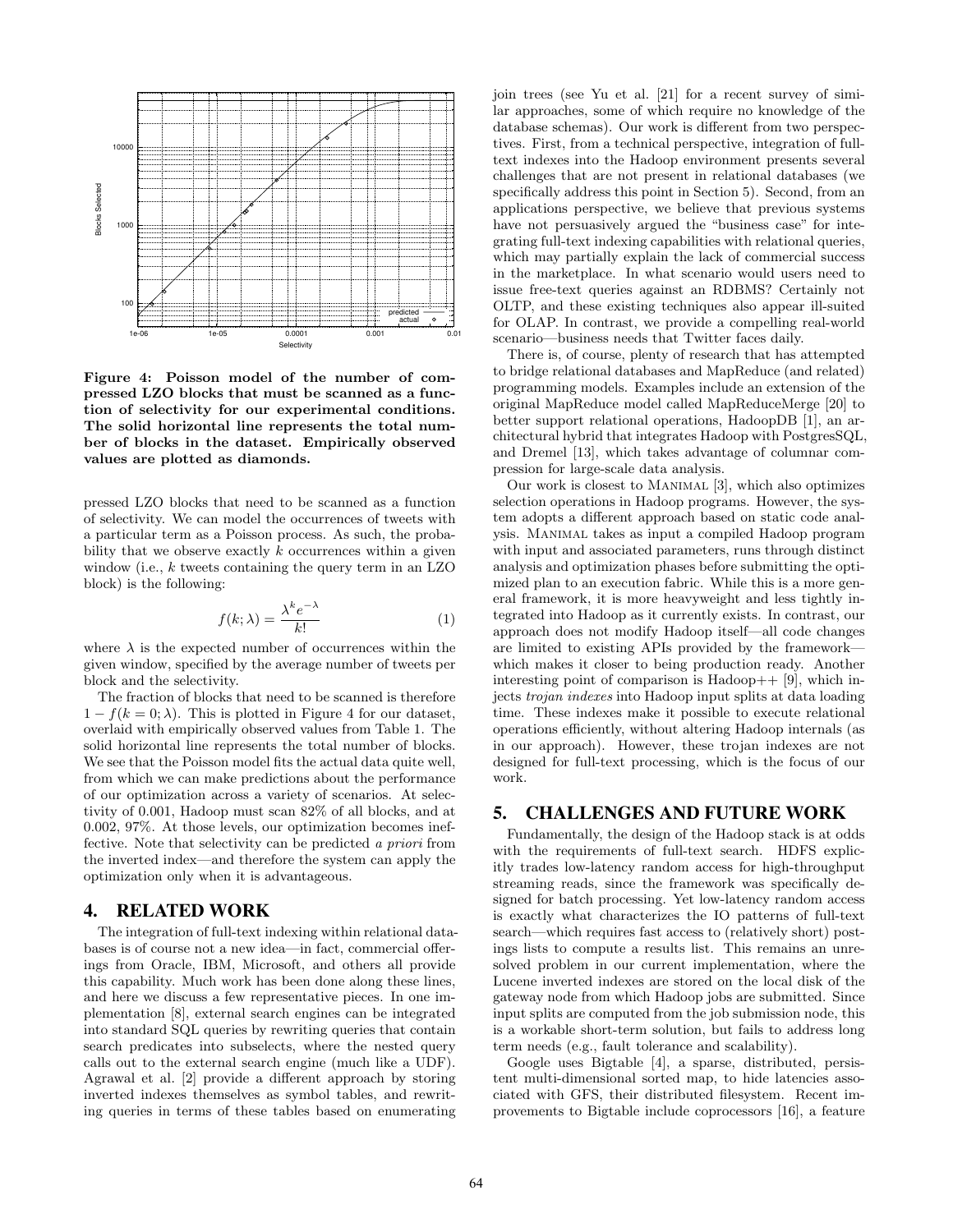similar to "triggers" found in traditional databases, which provides better support for incremental processing. It is further known that inverted indexes for the Google search engine are completely served from memory [5]. This combination appears to be a workable solution, but the best approach for integrating full-text search capabilities in the Hadoop ecosystem remains an open question. The opensource implementation  $HBase^6$  lags in performance, stability, and feature set compared to Bigtable. Even implementation and maturity issues aside, a distributed storage system (that underlies both Bigtable and HBase) seems ill-suited for storing postings lists that need to be accessed rapidly. Serving indexes from memory alleviates this mismatch, but imposes a resource requirement that is impractical for many organizations with more modest resources.

One major difference between our work and similar work in the context of RDBMSs is that databases provide mechanisms for tighter coupling of components (e.g., index updates, query rewrites, etc.). In the Hadoop context, looser coupling of components presents a number of challenges, primarily operational in nature. Whereas in a database, central metadata is maintained for all components, the connection between them in Hadoop is tenuous, enforced by fragile mechanisms like file ownership, access permission rules, and (perhaps unwritten) convention. A lot of effort must be spent when building these types of indexing solutions just to map indexes to the data that was indexed, as files may be renamed, deleted, moved, or replaced with newer versions without appropriate coordination.

Even more fundamentally, Hadoop requires an external framework for managing data and process dependencies: e.g., after successful ingestion of data, some process must trigger the building of block indexes and error checking mechanisms. Although Twitter has internally developed such a system, and other open-source solutions such as Oozie<sup>7</sup> exist, it is not entirely clear that managing complex data dependencies robustly in production environments is a solved problem for Hadoop in general. There is certainly no consensus on best tools or even best practices among practitioners. In this respect, the Hadoop community needs to accumulate more experience.

In the current prototype, construction of indexes is a process that must be explicitly set up by an administrator, who provides the Protocol Buffer or Thrift definition, encodes field extraction and tokenization rules, and provides the requisite InputFormat classes to be used when performing optimized scans as described in this paper. A more robust system would allow for automated indexing of ingested data, provide a scalable solution for storing and querying such indexes, and integrate with query layers like Pig and Hive natively in a way that would allow the end user to take advantage of existing indexes transparently, perhaps even creating them on an as-needed basis. These issues, as well as the more general question of how best to apply full-text indexing capabilities to improve common analytics tasks, will be addressed in our future work.

## 6. CONCLUSIONS

Recognizing the growing importance of unstructured free text within data management systems, we present and evaluate a simple optimization for selections on free-text fields for analytics applications. Heeding the call that the management of unstructured data represents the biggest opportunity and challenge facing the database community today, this work takes a small step forward.

# 7. ACKNOWLEDGMENTS

We'd like to thank the Twitter analytics team for their contributions to the analytics stack, and specifically the following who contributed to Elephant Bird: Raghu Angadi, Ning Liang, Chuang Liu, Florian Liebert, and Johan Oskarsson. The first author is grateful to Esther and Kiri for their loving support and dedicates this work to Joshua and Jacob.

# 8. REFERENCES

- [1] A. Abouzeid, K. Bajda-Pawlikowski, D. Abadi, A. Silberschatz, and A. Rasin. HadoopDB: An architectural hybrid of MapReduce and DBMS technologies for analytical workloads. VLDB, 2009.
- [2] S. Agrawal, S. Chaudhuri, and G. Das. DBXplorer: A system for keyword-based search over relational databases. ICDE, 2002.
- [3] M. Cafarella and C. Ré. Manimal: Relational optimization for data-intensive programs. WebDB, 2010.
- [4] F. Chang, J. Dean, S. Ghemawat, W. C. Hsieh, D. A. Wallach, M. Burrows, T. Chandra, A. Fikes, and R. Gruber. Bigtable: A distributed storage system for structured data. OSDI, 2006.
- [5] J. Dean. Challenges in building large-scale information retrieval systems. WSDM Keynote, 2009.
- [6] J. Dean and S. Ghemawat. MapReduce: Simplified data processing on large clusters. OSDI, 2004.
- [7] J. Dean and S. Ghemawat. MapReduce: A flexible data processing tool. CACM, 53(1):72–77, 2010.
- [8] S. Dessloch and N. Mattos. Integrating SQL databases with content-specific search engines. VLDB, 1997.
- [9] J. Dittrich, J.-A. Quiané-Ruiz, A. Jindal, Y. Kargin, V. Setty, and J. Schad. Hadoop++: Making a yellow elephant run like a cheetah (without it even noticing). VLDB, 2010.
- [10] A. Doan, J. Naughton, A. Baid, X. Chai, F. Chen, T. Chen, E. Chu, P. DeRose, B. Gao, C. Gokhale, J. Huang, W. Shen, and B.-Q. Vuong. The case for a structured approach to managing unstructured data. CIDR, 2009.
- [11] A. Gates, O. Natkovich, S. Chopra, P. Kamath, S. Narayanamurthy, C. Olston, B. Reed, S. Srinivasan, and U. Srivastava. Building a high-level dataflow system on top of MapReduce: The Pig experience. VLDB, 2009.
- [12] S. Ghemawat, H. Gobioff, and S.-T. Leung. The Google File System. SOSP, 2003.
- [13] S. Melnik, A. Gubarev, J. Long, G. Romer, S. Shivakumar, M. Tolton, and T. Vassilakis. Dremel: Interactive analysis of web-scale datasets. VLDB, 2010.
- [14] C. Olston, B. Reed, U. Srivastava, R. Kumar, and A. Tomkins. Pig Latin: A not-so-foreign language for data processing. SIGMOD, 2008.

<sup>6</sup> http://hbase.apache.org/

<sup>7</sup> http://yahoo.github.com/oozie/